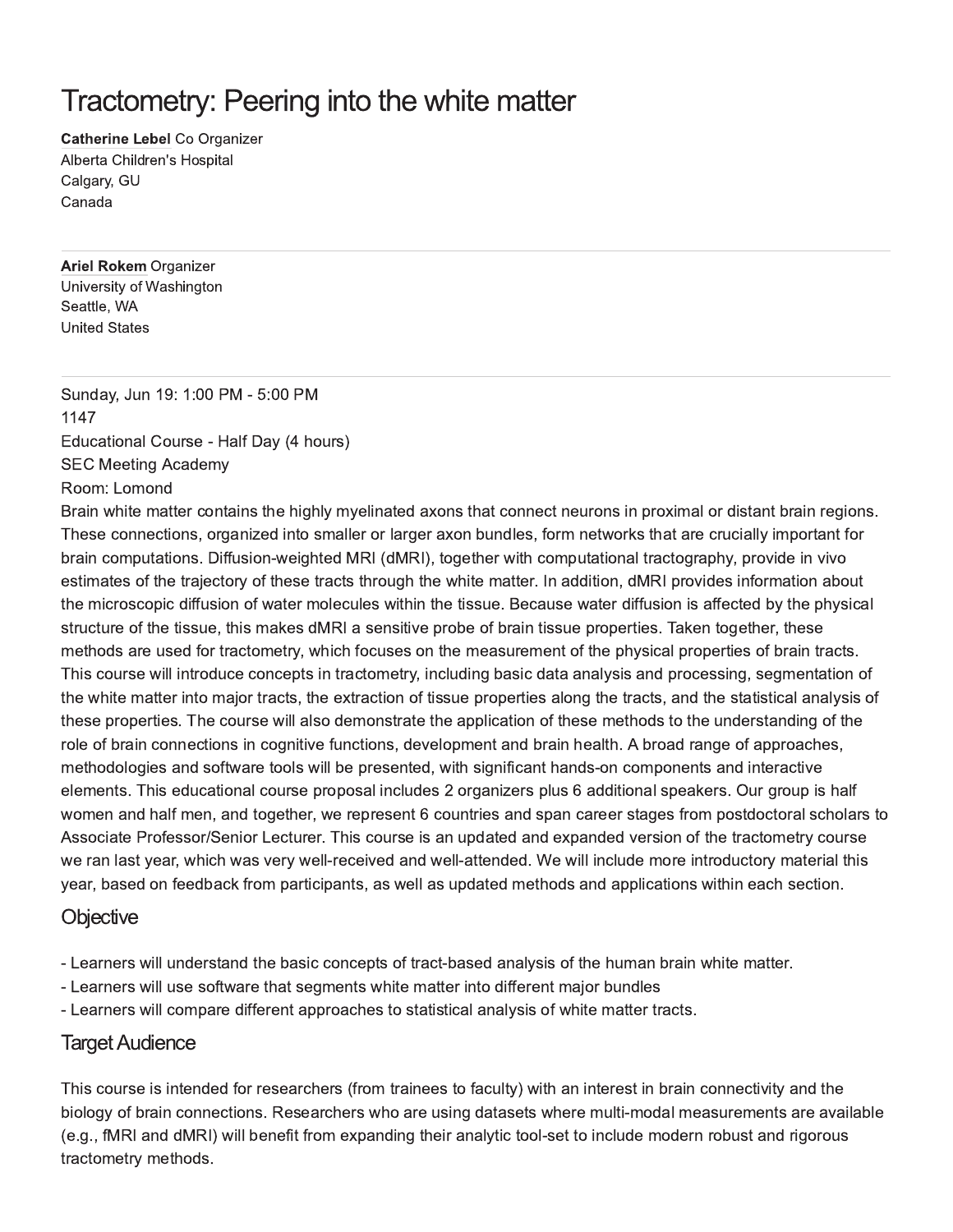## **Presentations**

## From tractography to anatomically meaningful bundles

There are two broad families of methods for obtaining the white-matter bundles that undergo tractometry analyses. In the supervised approach, the goal is to reconstruct known tracts of interest (TOIs) based on a priori neuroanatomical definitions. In the unsupervised approach, the goal is to group whole-brain tractography data into clusters based on their similarity, without a priori knowledge on pathways of the brain. This presentation will give an overview of the two approaches, discuss how both of them can benefit by use of the underlying anatomy, and end with an interactive tour of white-matter tracts.

#### Presenter

Anastasia Yendiki, Harvard/MGH Boston, MA **United States** 

## **New Tractography Modalities Beyond Pathway Mapping**

Tractometry often has separated steps of tractography mapping and analysis, but higher sensitivity and specificity can be achieved by integrating them together as novel tractography modalities. This hands-on section will demonstrate how differential tractography adopts a "tracking-the-differences" paradigm to track pathways with neuronal change in a patient. For group studies, I will demonstrate how correlational tractography can map fiber pathways correlated with a study variable by adopting a "tracking-the-correlation" paradigm. I will use an aphasic stroke dataset to show how correlation tractography can leverage multiple regression, partial correlation, or nonparametric correlation to study the circuit mechanism.

#### Presenter

Fang-Cheng Yeh, University of Pittsburgh Pittsburgh, PA **United States** 

## Challenges with interpretation of fibre density metrics

Various dMRI models of white matter microstructure yield metrics relating to axon or "fibre" density. One such approach based on reconstruction of fibre orientation distributions (FODs) from constrained spherical deconvolution (CSD) techniques, for example, allows to obtain a fibre-specific metric of "apparent fibre density", which is typically analysed using the fixel-based analysis (FBA) framework. In this presentation, I will first briefly describe the key concepts of the FBA framework. I will then focus on the challenges of interpretation of (fibre) density metrics. These challenges also extend to other dMRI models and analysis frameworks involving density metrics (e.g., neurite density from NODDI).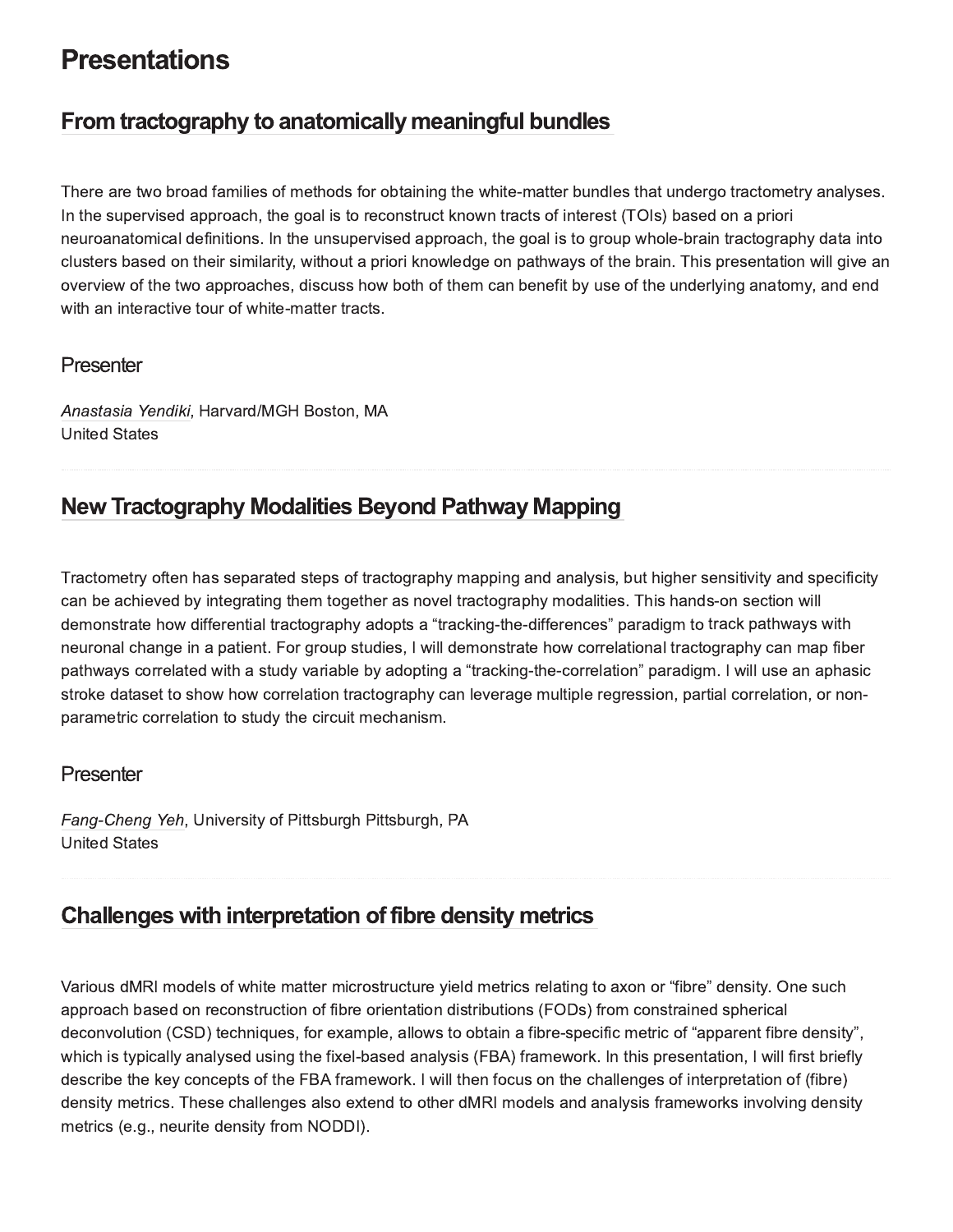## Presenter

Thiis Dhollander, Murdoch Children's Research Institute Melbourne, Victoria Australia

## Detecting microstructural deviations in individuals with deep diffusion MRI tractometry

Most diffusion magnetic resonance imaging studies of disease rely on statistical comparisons between large aroups of patients and healthy participants to infer altered tissue states in the brain; however, clinical heterogeneity can greatly challenge their discriminative power. In this tutorial, I will showcase Detect, a tool developed to advance diffusion magnetic resonance imaging tractometry towards single-patient analysis. By operating on the manifold of white-matter pathways and learning normative microstructural features. Detect captures idiosyncrasies in patterns along white-matter pathways. This tutorial will explore concepts like normative modeling, dimensionality reduction and feature extraction. Finally, I will provide tips and tricks, as well as methodological considerations on Tractometry overall.

### Presenter

Maxime Chamberland, Cardiff University Brain Research Imaging Centre Cardiff, N/A United Kingdom

#### Small brains and big challenges: A guide to white matter tractometry in infants >\*+4'?@)9-A4/B'5@5\*'6C5D'5BEFghI

The human brain develops most rapidly during the first vear of life, making early infancy a particularly exciting period for investigating structural properties of the white matter. Yet, those features that make infants unique, also bring distinct challenges for tractometry. For example, the almost complete lack of myelination of the infant brain results in reduced fractional anisotropy, and grav/white matter contrast compared to the adult brain. In this course, I will go over these challenges and propose specific adiustments that can be made to classical tractometry pipelines to improve the precision of white matter structural assessments in infants.

#### Presenter

Mareike Grotheer, University of Marburg Marburg, Hesse Germany

### Applications of tractomtery to brain development 4/B's and the second control of the second control of the second control of the second control of the second control of the second control of the second control of the second control of the second control of the second con

Automated tractography and fibre-specific analysis techniques have enabled greater spatial and biological specificity to study brain development. In this talk, I will showcase recent applications of these analysis approaches with a specific focus on studving developmental patterns of microstructure at the tract-level. In particular, I will showcase the advantage of using tractometry to understand age-related changes and the effects of puberty status